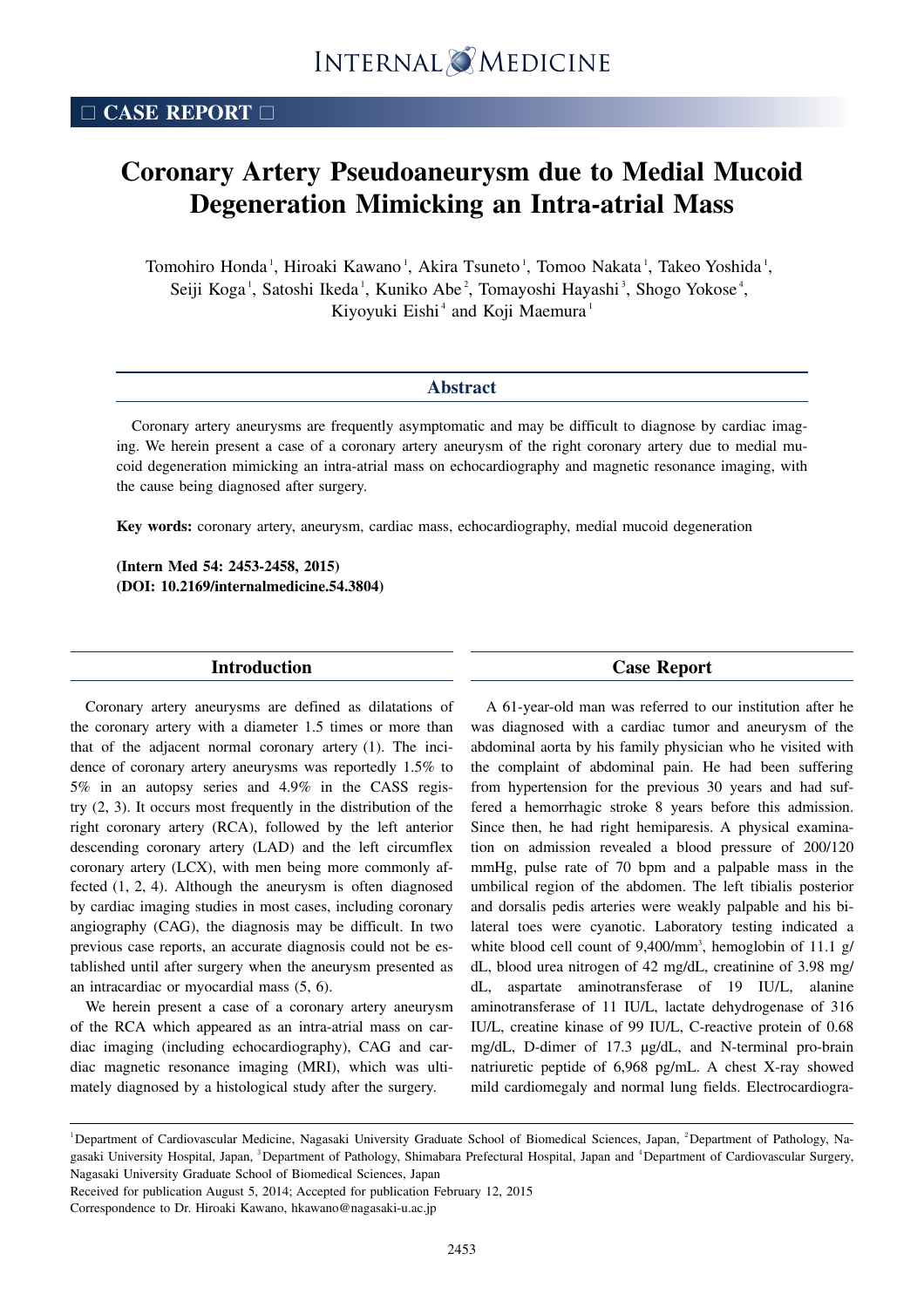

**Figure 1. A round mass measuring 19×24×29 mm in size (arrows) is clearly visible near the anterior leaflet of the tricuspid valve in the right atrium via transthoracic echocardiography (a: the anteriorly angulated four-chamber view; b: the parasternal short axis view) and cardiac magnetic resonance imaging (T1 weighted image; c: coronal axis; d: horizontal axis) (Ao: aorta, RA: right atrium, RV: right ventricle). (e) Coronary angiography (CAG) of the left coronary artery (LCA) showed 99% stenosis in segment 6 of the left anterior descending artery (long arrow), 99% stenosis in segment 13 of the left circumflex artery (arrow head), and 99% stenosis in the high lateral branch (short arrow). Collateral circulation from the LAD and LCX was seen in the total occlusion of the RCA (white arrow heads). (f) CAG of the right coronary artery (RCA) indicated total occlusion in segment 1 of the RCA (arrow).**

phy showed a first-degree atrioventricular block, left axis deviation and ST segment depression in V3-6. Transthoracic echocardiography (TTE) showed mild diffuse hypokinesis of the left ventricle (LV) with a LV ejection fraction of 55% and a round mass 19×24×29 mm in size near the anterior leaflet of the tricuspid valve in the right atrium (RA) (Fig. 1a, b). Cardiac MRI also demonstrated a mass in the RA (Fig. 1c, d). Chest and abdomen computed tomography (CT) showed an aneurysm of the abdominal aorta (infrarenal type, maximum diameter of 70 mm) in addition to aneurysms in the descending aorta (maximum diameter of 46 mm) and the common iliac arteries bilaterally (right, 25 mm in diameter; left, 20 mm in diameter). Enhanced CT was not performed due to the renal dysfunction.

After admission, the patient's blood pressure was controlled with the continuous intravenous infusion of nicardipine. CAG with a minimal dose of contrast medium was performed for the preoperative evaluation, which revealed a total occlusion of segment 1 of the RCA, 99% stenosis of segment 6 of the LAD, 99% stenosis of segment 11 of the LCX, and 99% stenosis in the high lateral branch of the left coronary artery. Collateral circulation from the

LAD and LCX was seen in the total occlusion of the RCA (Fig. 1e, f). We therefore opted to perform coronary bypass surgery and mass resection before surgery for the abdominal aortic aneurysm.

Intraoperatively, the mass was visible outside of the RA, but not in the right atrial cavity (Fig. 2a). The mass was excised from the outside of the right atrial wall (Fig. 2b). During the resection, two connections to the RCA were observed. However, there was no bleeding at resection due to the total occlusion of the proximal and distal parts of the RCA. After resection of the coronary aneurysm, the patient underwent coronary artery bypass grafting (left internal thoracic artery to the LAD and saphenous vein graft to segment 4 PD of the RCA). Approximately 5 weeks after the operation, Y-graft replacement surgery was performed for the abdominal aortic aneurysm.

A histological examination showed that the wall of the mass consisted of intima, media and adventitia, indicating that it was the coronary arterial wall, and the inside of the mass was a thrombus (Fig. 2c-e). The media of the coronary artery gradually thinned and disappeared, and some parts of the wall of the mass had only thickened adventitia, which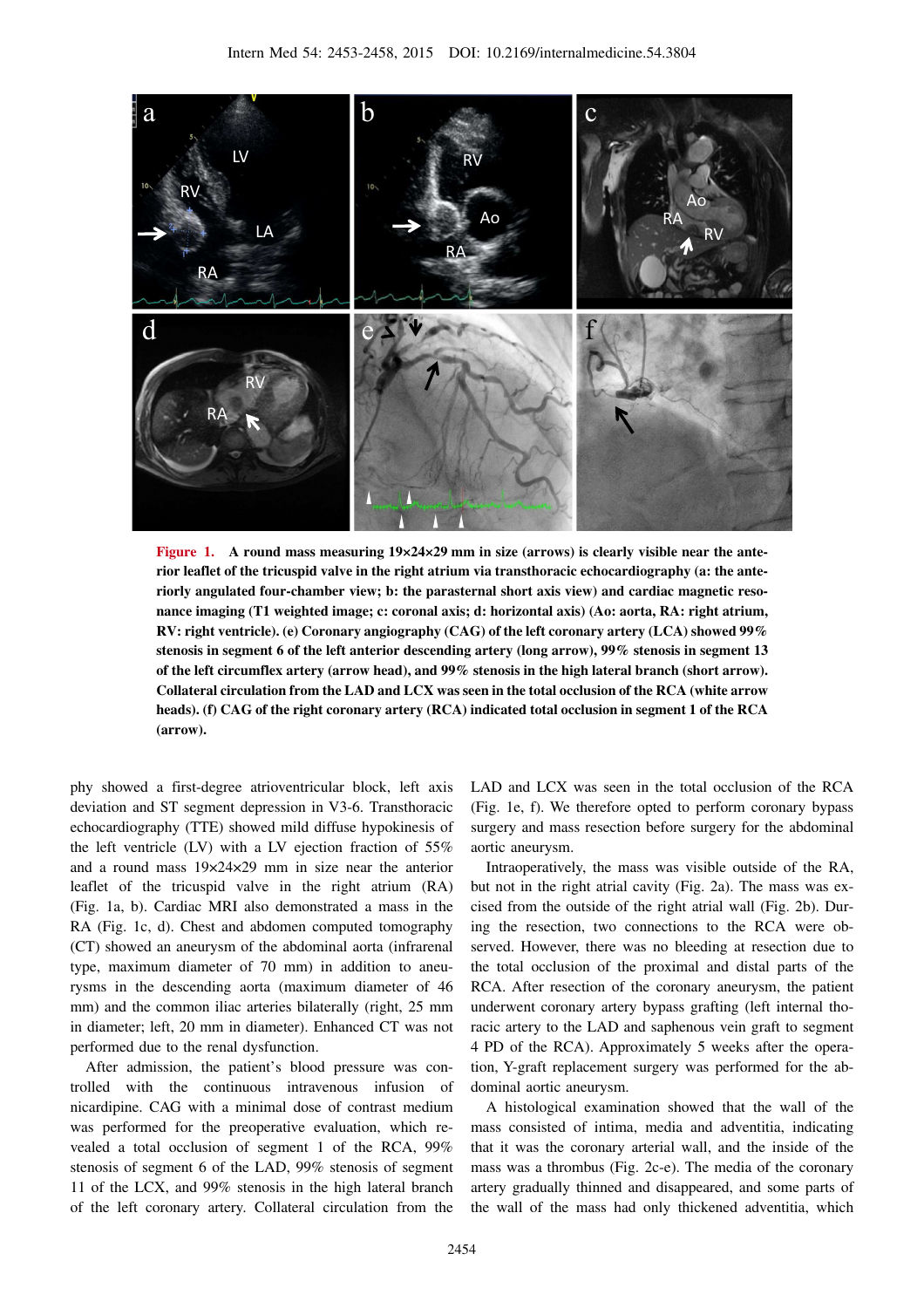

**Figure 2. (a) After lifting the right atrial wall at surgery, the mass was seen outside the right atrium. (b) The extirpated round mass was 19×24×29 mm in size and was connected to the RCA (arrows). The wall of the mass indicated that it was the coronary arterial wall, and the inside of the mass was a thrombus (T). The thickness of the media of the coronary artery wall gradually decreased and some parts of the wall of the mass had only thickened adventitia (**▲**), indicating a pseudoaneurysm (c: Elastica van Gieson staining, magnification 20×). The coronary artery had medial degeneration, i.e., the disappearance of smooth muscle cells and interstitial deposition of Alcian blue-positive materials in the media (d: Hematoxylin and Eosin staining, magnification 40×; e: Alcian blue staining, magnification 40×).**

was indicative of a pseudoaneurysm (Fig. 2c). Histologically, mucoid degeneration was visible in the media of the coronary artery (Fig. 2d, e). Therefore, the mass was diagnosed to be a pseudoaneurysm of the RCA due to medial mucoid degeneration with thrombus formation.

Unfortunately, the patient died of multiple organ failure approximately 1 month after the operation, and an autopsy was performed after receiving consent from his family. The histological examination of the abdominal aortic aneurysm indicated that it was a true aneurysm, and atherosclerosis and mucoid degeneration were seen in the tunica media of the abdominal aorta (Fig. 3).

## **Discussion**

In the present patient, the coronary artery aneurysm was incidentally detected as an intracardiac tumor by echocardiography and MRI, although he had no chest symptoms related to the coronary aneurysm despite abdominal pain due to the giant aneurysm in the abdominal aorta.

Although most cases of coronary aneurysms are asymptomatic (7), some individuals may present with angina, myocardial infarction (8) or syncope (9). An acute rupture in the cardiac chamber (10) or pericardial space causing tamponade (11), as well as fistula formation into the RA creating a left- to right-shunt (12), have been previously reported. These studies indicate that coronary artery aneurysms have no specific symptoms and signs.

Coronary artery aneurysms can occasionally be difficult to diagnose despite the availability of multiple cardiac imaging modalities, including CAG, MRI, TTE, and transesophageal echocardiography (TEE), and they may clinically present as cardiac (intracardiac and myocardial) or paracardiac masses (5, 6, 13-22). Thus far, ten cases of coronary artery aneurysms mimicking cardiac masses have been reported (Table) (5, 6, 13-18). In the present case, the aneurysm of the RCA in the atrioventricular groove presented between the RA and liver, compressing the right atrial wall against the cavity, making it appear that the mass was in the right atrium. In all the previously reported cases, the aneurysm was in the RCA or bypass graft to the RCA. In the previous cases, as well as in the present case, the maximum diameter of the aneurysm was 29 mm or greater. Taken together, the size of the RCA aneurysm appears to be related to its mim-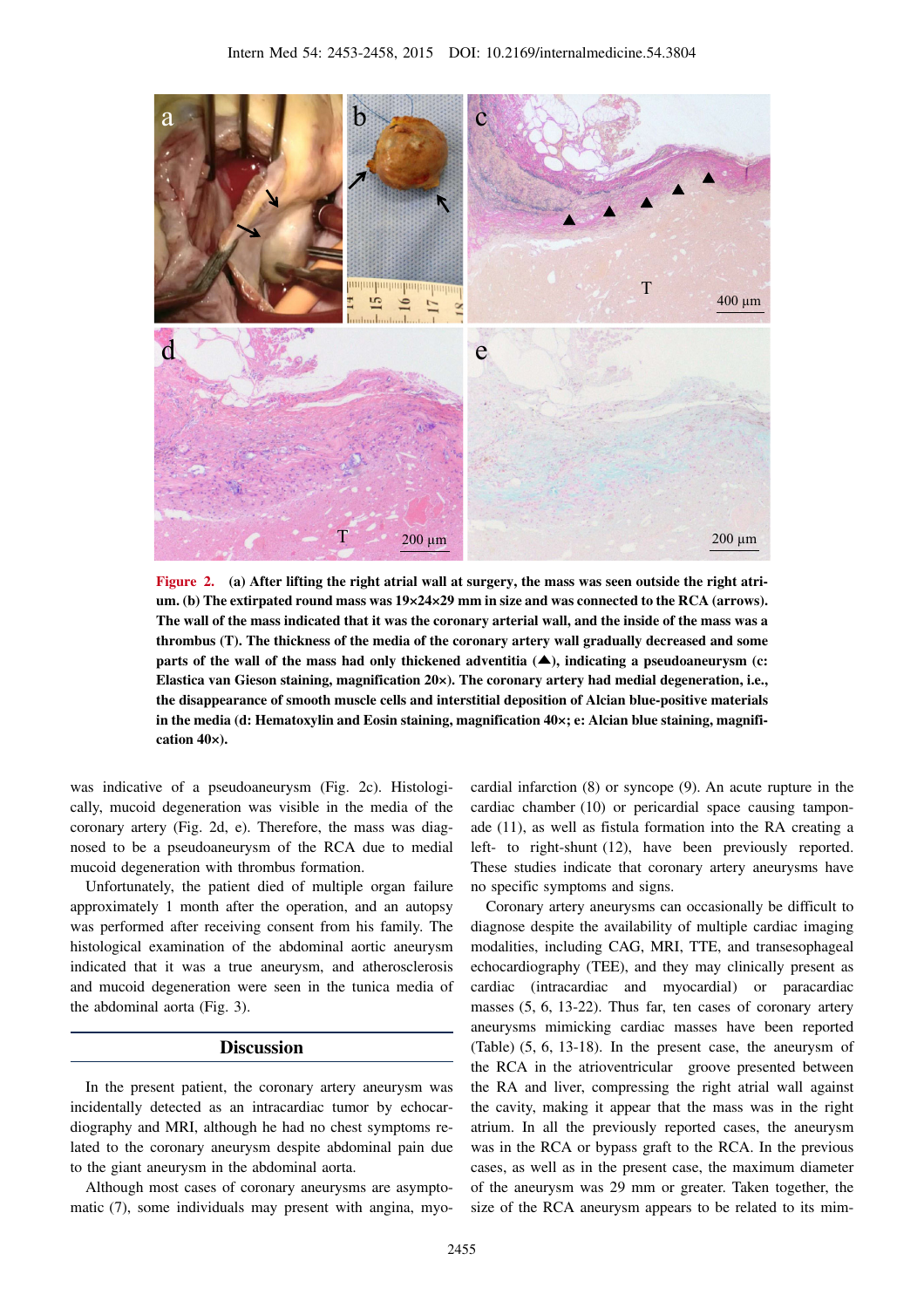

**Figure 3. A histological examination of the autopsied abdominal aortic aneurysm showed that atherosclerosis was visible and mucoid degeneration (arrows) occurred in the tunica media of the abdominal aorta (a: Hematoxylin and Eosin staining, magnification 40×; b: Elastica van Gieson staining, magnification 40×; c: Alcian blue staining, magnification 40×; bar, 200** μ**m).**

| Age<br>(Ys) | <b>Sex</b> | Initial diagnosis | Location     | Proximal<br>total<br>occlusion | Size (mm)            | Histology              | Ref      |
|-------------|------------|-------------------|--------------|--------------------------------|----------------------|------------------------|----------|
| 74          | M          | intraatrial mass  | <b>RCA</b>   | -                              | ?                    | not exam               | 13       |
| 71          | M          | intracardiac mass | <b>RCA</b>   | $^{+}$                         | $55\times55$         | <b>FMD</b>             | 5        |
| 57          | М          | myocardial mass   | <b>RCA</b>   | $\overline{\phantom{0}}$       | $50\times50$         | not exam               | 14       |
| 73          | М          | cardiac tumor     | <b>RCA</b>   | $^{+}$                         | $50\times 60$        | atherosclerosis        | 15       |
| 60          | M          | cardiac tumor     | <b>RCA</b>   | -                              | $30\times30$         | atherosclerosis        | 15       |
| 55          | M          | cardiac tumor     | RCA or graft | -                              | $85\times45\times50$ | not exam               | 15       |
| 60          | М          | myocardial mass   | <b>RCA</b>   | $^{+}$                         | $52\times61$         | not exam               | 6        |
| 46          | $\gamma$   | cardiac tumor     | RCA          | $^{+}$                         | $75\times60$         | atherosclerosis        | 16       |
| 49          | M          | intracardiac mass | <b>RCA</b>   | ۰                              | $50\times 45$        | not exam               | 17       |
| 38          | F          | intraatrial mass  | <b>RCA</b>   |                                | $74\times71\times80$ | atherosclerosis        | 18       |
| 61          | M          | intraatrial mass  | <b>RCA</b>   | $^{+}$                         | $19\times24\times29$ | mucoid<br>degeneration | our case |

**Table. Reports of Coronary Aneurysm Mimicking Cardiac Tumor or Intracardiac Mass.**

Ys: years, M: male, F: female, RCA: right coronary artery, Proximal total occlusion: total occlusion of the proximal to coronary aneurysm, not exam: not examined, FMD: fibromuscular dysplasia, Ref: reference

icking a cardiac tumor.

In most previous cases, the aneurysm was diagnosed by CAG. However, in the present case, not even CAG was useful in the diagnosis because the RCA was totally occluded by a thrombus both proximal and distal to the aneurysm. The total occlusion proximal to the aneurysm was reported in five of the ten previous cases, and the diagnosis was not made until surgery in these cases, except for one case in

which CAG was not performed. Therefore, the total occlusion of the proximal side of the aneurysm appears to be related to the difficulty in the diagnosis of coronary artery aneurysms by CAG. However, three-dimensional CT CAG may be effective for the diagnosis if it is capable of being performed.

The most common cause of coronary aneurysms is atherosclerosis. Other causes include inflammatory processes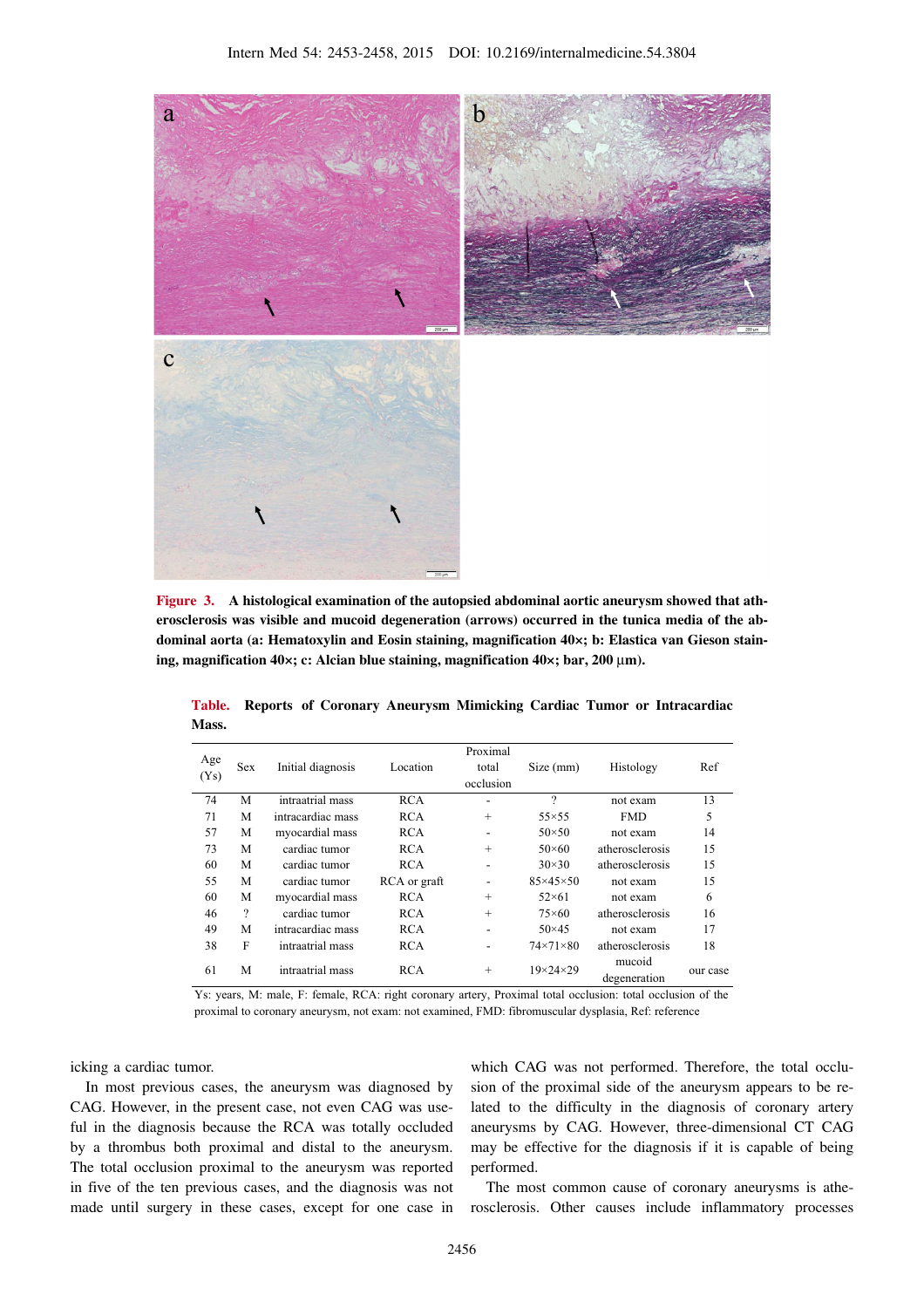that affect the arterial wall directly, such as mucocutaneous lymph node syndrome (Kawasaki disease), Takayasu's disease, polyarteritis nodosa, systemic lupus, connective tissue disorders (e.g., Marfan or Ehlers-Danlos syndrome), septic emboli, syphilis and Lyme borreliosis. Less common causes include cardiac lymphoma, congenital coronary artery aneurysms, and trauma to the coronary arteries during angioplasty (16). Atherosclerosis is the main cause of coronary aneurysms mimicking cardiac tumors. In five of the ten previous cases who underwent a histological examination, the causes of coronary aneurysm were atherosclerosis in four and fibromuscular dysplasia in one (Table).

The present study showed that the cause of the pseudoaneurysm was medial mucoid degeneration of the coronary artery although the patient did not have Marfan syndrome. Pseudoaneurysms are less common than aneurysms of the coronary artery, and it has been previously reported in only one case of the reports of coronary aneurysms mimicking cardiac tumors or intracardiac masses, although that report did not mention the cause of the pseudoaneurysm (18).

Coronary pseudoaneurysm is mostly induced by catheterbased coronary intervention, and other causes include: spontaneous pseudoaneurysms, spontaneous dissection, blunt chest trauma or in association with cardiac tumors (23). There has only been one previous case report of a giant coronary artery aneurysm associated with medial mucoid generation, although whether it was a pseudoaneurysm or not was not mentioned (24). Therefore, to the best of our knowledge, the present case is the first to demonstrate that a coronary pseudoaneurysm may be induced by medial mucoid degeneration. Additionally, the present case demonstrated that there were several legions of mucoid degeneration in the tunica media of the abdominal aortic aneurysm associated with atherosclerosis. This suggests that the present patient may have had atypical Marfan syndrome in addition to atherosclerosis. Moreover, mild medial necrosis is one of the degenerative changes observed during aging, and a previous study demonstrated that chronic apoptosis of the vascular smooth muscle cells promoted medial degeneration in a murine model of atherosclerosis (25). Therefore, another possibility is that the combination of aging and severe atherosclerosis may enhance the progression of medial mucoid degeneration in the present patient.

In conclusion, coronary artery aneurysms should thus be considered in the differential diagnosis of intra-atrial masses, even when they are not visible on CAG due to total arterial occlusion, although the differential diagnosis of a cardiac mass typically only includes thrombus, tumors (primary or metastatic) and pericardial cysts.

#### **The authors state that they have no Conflict of Interest (COI).**

#### **References**

**1.** Swaye PS, Fisher LD, Litwin P, et al. Aneurysmal coronary artery disease. Circulation **67**: 134-138, 1983.

- **2.** Robertson T, Fisher L. Prognostic significance of coronary artery aneurysm and ectasia in the coronary artery surgery study (CASS) registry. In: Kawasaki Disease: Proceedings of the Second International Kawasaki Symposium. Shulman ST, Ed. AR Liss, New York, 1987: 324-339.
- **3.** Daoud AS, Pankin D, Tulgan H, Florentin RA. Aneurysms of the coronary artery: report of ten cases and review of the literature. Am J Cardiol **11**: 228-237, 1963.
- **4.** Syed M, Lesch M. Coronary artery aneurysm: a review. Prog Cardiovasc Dis **40**: 77-84, 1997.
- **5.** Hirsch GM, Casey PJ, Raza-Ahmad A, Miller RM, Hirsch KJ. Thrombosed giant coronary artery aneurysm presenting as an intracardiac mass. Ann Thorac Surg **69**: 611-613, 2000.
- **6.** Gottesfeld S, Makaryus AN, Singh B, et al. Thrombosed right coronary artery aneurysm presenting as a myocardial mass. J Am Soc Echocardiogr **17**: 1319-1322, 2004.
- **7.** Wong CK, Cheng CH, Lau CP, Leung WH. Asymptomatic congenital coronary artery aneurysm in adulthood. Eur Heart J **10**: 947-949, 1989.
- **8.** Rath S, Har-Zahav Y, Battler A, et al. Fate of nonobstructive aneurysmatic coronary artery disease: angiographic and clinical followup report. Am Heart J **109**: 785-791, 1985.
- **9.** Augustin N, Wessely R, Pörner M, Schömig A, Lange R. Giant coronary aneurysm obstructing the right heart. Lancet **368**: 386, 2006.
- **10.** Chapman RW, Watkins J. Rupture of right coronary artery aneurysm into the right atrium. Br Heart J **40**: 938-939, 1978.
- **11.** Wan S, LeClerc JL, Vachiery JL, Vincent JL. Cardiac tamponade due to spontaneous rupture of right coronary artery aneurysm. Ann Thorac Surg **62**: 575-576, 1996.
- **12.** Abou Eid G, Lang-Lazdunski L, Hvass U, et al. Management of giant coronary aneurysm with fistulization into the right atrium. Ann Thorac Surg **56**: 372-374, 1993.
- **13.** Vallebona A, Orlandi S, Rubartelli P, Bollini R, Gigli G. Right coronary artery aneurysm simulating right intraatrial mass. G Ital Cardiol **29**: 220-221, 1999.
- **14.** Berrizbetia LD, Samuel LE. Ruptured right coronary artery aneurysm presenting as a myocardial mass. Ann Thorac Surg **73**: 971- 973, 2002.
- **15.** Anfinsen OG, Aaberge L, Geiran O, Smith HJ, Aakhus S. Coronary artery aneurysms mimicking cardiac tumor. Eur J Echocardiogr **5**: 308-312, 2004.
- **16.** Grandmougin D, Croisille P, Robin C, Péoc'h M, Barral X. Giant coronary artery aneurysm mimicking a compressive cardiac tumor: imaging features and operative strategy. Cardiovasc Pathol **14**: 272-275, 2005.
- **17.** Alomar-Melero E, Martin TD, Janelle GM, Peng YG. An unusual giant right coronary artery aneurysm resembles an intracardiac mass. Anesth Analg **107**: 1161-1162, 2008.
- **18.** Bhagwat K, Jaria R, Shetty V, Gandhe U, Pandey K. Giant calcified pseudoaneurysm of right coronary artery presenting as a right intra-atrial mass. Ann Thorac Surg **89**: 969-971, 2010.
- **19.** Quinn VJ, Blaloch Z, Chandashekhar K, Karalis DG. Coronary artery aneurysm masquerading as a paracardiac mass on transesophageal echo-cardiomegaly. Am Heart J **127**: 441-443, 1994.
- **20.** Channon KM, Wadsworth S, Bashir Y. Giant coronary artery aneurysm presenting as a mediastinal mass. Am J Cardiol **82**: 1307-1308, 1998.
- **21.** Banerjee P, Houghton T, Walters M, Kaye GC. Giant right coronary artery aneurysm presenting as a mediastinal mass. Heart **90**: e50, 2004.
- **22.** Vlachou PA, Mulcahy K, Adair W. Giant coronary artery aneurysm: an unusual cause of a mediastinal mass (2008: 9b). Eur Radiol **18**: 3007-3009, 2008.
- **23.** Aqel RA, Zoghbi GJ, Iskandrian A. Spontaneous coronary artery dissection, aneurysms, and pseudoaneurysms: a review. Echocar-